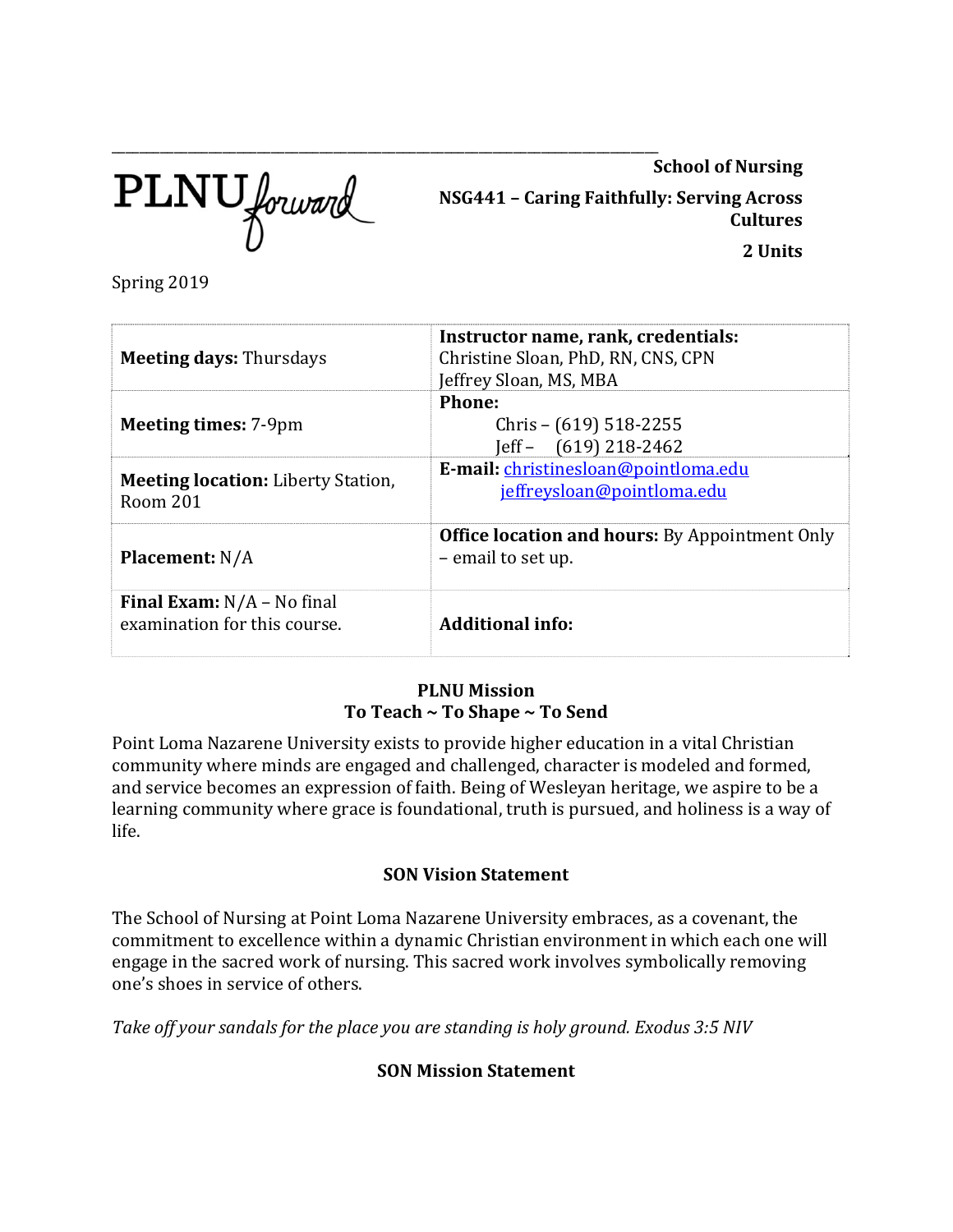The School of Nursing at Point Loma Nazarene University exists to support the university Wesleyan mission and to provide an interdisciplinary learning program of excellence. Graduates of the SON are distinctly identified by grace, truth and holiness, serving others after the example of Christ, as they are sent to fulfill their calling as professional nurses.

*So He got up from the meal, took off His outer clothing, and wrapped a towel around His waist.*

*After that, He poured water into a basin and began to wash His disciple's feet, drying them with a*

*towel that was wrapped around Him. John 13: 4‐5 NIV*

*Now that I, your Lord and Teacher, have washed your feet, you also should wash one another's* feet. I have set you an example that you should do as I have done for you. John 13: 14-15 NIV

# Faculty reserves the right to make necessary schedule changes to this syllabus as the semester progresses.

Every attempt will be made to minimize the inconvenience to the student in the event of a change to the syllabus. Students will be notified of changes via Canvas announcement section, with accompanying email notification, in a timely manner.

# **COURSE DESCRIPTION**

This course will help the student gain an understanding of culture, cultural assessment, and cultural adaptation in the context of global service. Learn how culture affects the understanding of health and healthcare delivery and its impact on educational, economic, and the political welfare.

While this course is taught in the School of Nursing, students from all majors are welcome. Students in this course will complete a personalized signature assignment integrates their educational and geographic areas of interest with key course concepts.

# **PROGRAM VALUES & COURSE LEARNING OUTCOMES**

Upon completion of NSG 441-1 Caring Faithfully: Serving Across Cultures, the student will meet the following outcomes:

**Inquiring Faithfully ‐** Student will demonstrate knowledge, skill and behavior of the evidence‐ based practice of nursing which integrates growth in reasoning, analysis, decision‐making and the application of theory with the goal of advocating for others and/or self. This includes holistic nursing skills and the nursing process.

| <b>SON Values</b> | <b>NSG 441-1 Course Learning Outcomes</b> |
|-------------------|-------------------------------------------|
|-------------------|-------------------------------------------|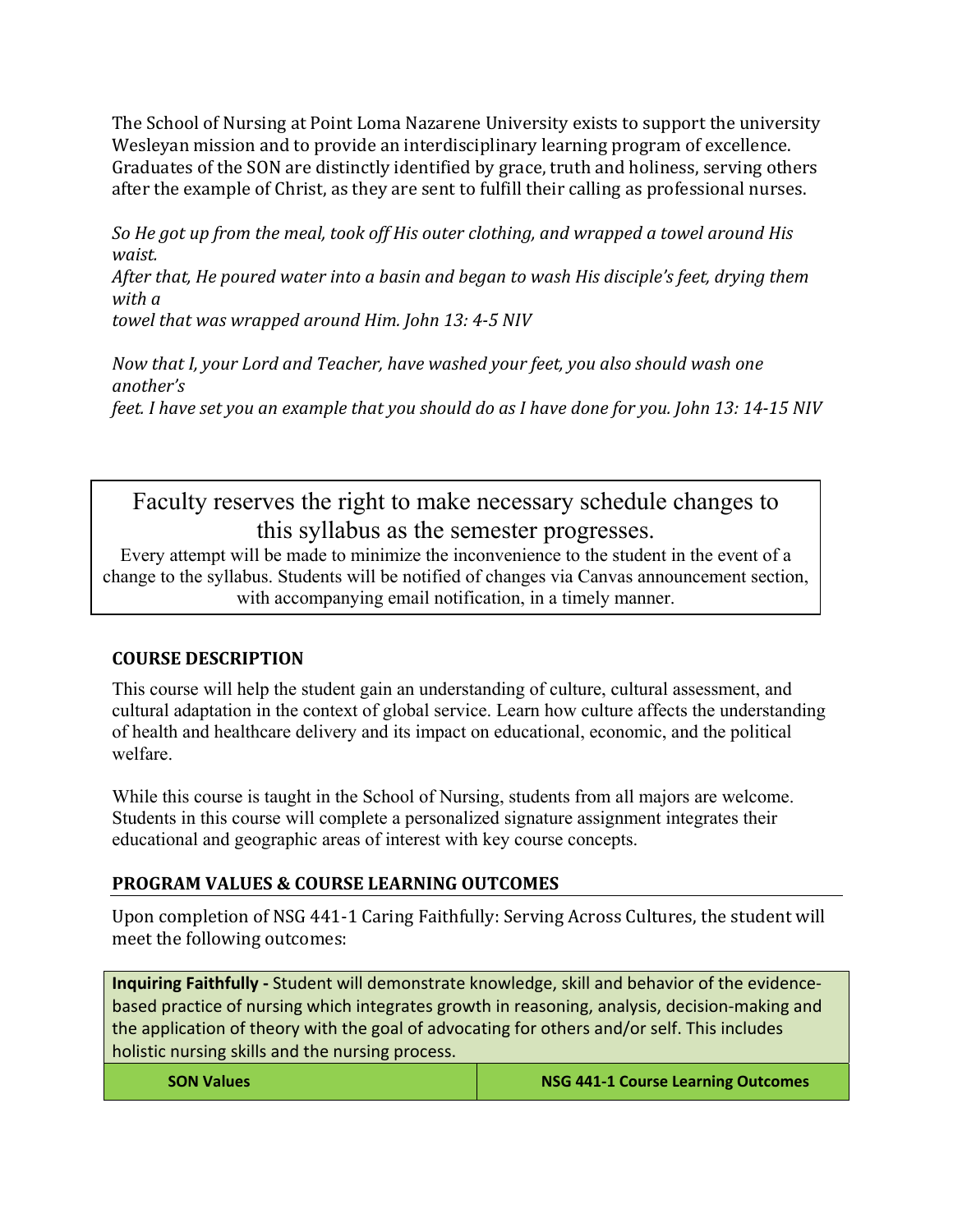| Initiates dialogue regarding current<br>$\bullet$<br>practice to improve healthcare<br>Demonstrates the use of evidence-<br>based practices as an advocate for self<br>and others<br>Promotes positive client outcomes<br>using evidence-based data<br>Provides holistic care by considering all<br>of the client needs (e.g. physical,<br>psychosocial, spiritual, environmental)<br>including family in a multicultural<br>community<br>Engages in self-care practices that<br>facilitate optimal care of clients | Analyze key factors that contribute to<br>$\bullet$<br>worldview<br>Incorporate individual cultural awareness to<br>٠<br>adapt caring behaviors to different cultures. |  |  |  |
|---------------------------------------------------------------------------------------------------------------------------------------------------------------------------------------------------------------------------------------------------------------------------------------------------------------------------------------------------------------------------------------------------------------------------------------------------------------------------------------------------------------------|------------------------------------------------------------------------------------------------------------------------------------------------------------------------|--|--|--|
| Caring Faithfully - The student will embrace a calling to the ministry of compassionate care for                                                                                                                                                                                                                                                                                                                                                                                                                    |                                                                                                                                                                        |  |  |  |
| all people in response to God's grace, which aims to foster optimal health and bring comfort in<br>suffering and death.                                                                                                                                                                                                                                                                                                                                                                                             |                                                                                                                                                                        |  |  |  |
| Demonstrates compassionate care to                                                                                                                                                                                                                                                                                                                                                                                                                                                                                  | Engage cultural intelligence principles to<br>$\bullet$                                                                                                                |  |  |  |
| all people while mirroring Christ's love                                                                                                                                                                                                                                                                                                                                                                                                                                                                            | gain cultural competency/sensitivity in a                                                                                                                              |  |  |  |
| for all.                                                                                                                                                                                                                                                                                                                                                                                                                                                                                                            | variety of contexts                                                                                                                                                    |  |  |  |
| Partners with the community to                                                                                                                                                                                                                                                                                                                                                                                                                                                                                      |                                                                                                                                                                        |  |  |  |
| establish a trusting relationship                                                                                                                                                                                                                                                                                                                                                                                                                                                                                   |                                                                                                                                                                        |  |  |  |
| Demonstrates ethics and values                                                                                                                                                                                                                                                                                                                                                                                                                                                                                      |                                                                                                                                                                        |  |  |  |
| consistent with the practice of                                                                                                                                                                                                                                                                                                                                                                                                                                                                                     |                                                                                                                                                                        |  |  |  |
| professional nursing.                                                                                                                                                                                                                                                                                                                                                                                                                                                                                               |                                                                                                                                                                        |  |  |  |
| Communicating Faithfully - The student will actively engage in the dynamic interactive process                                                                                                                                                                                                                                                                                                                                                                                                                      |                                                                                                                                                                        |  |  |  |
| that is intrapersonal and interpersonal with the goal of advocating for others and/or self. This                                                                                                                                                                                                                                                                                                                                                                                                                    |                                                                                                                                                                        |  |  |  |
| includes effective, culturally appropriate communication conveys information, thoughts,                                                                                                                                                                                                                                                                                                                                                                                                                             |                                                                                                                                                                        |  |  |  |
| actions and feelings through the use of verbal and nonverbal skills.                                                                                                                                                                                                                                                                                                                                                                                                                                                |                                                                                                                                                                        |  |  |  |
| Engages in active listening to promote<br>therapeutic relationships                                                                                                                                                                                                                                                                                                                                                                                                                                                 | Demonstrate an understanding of different<br>$\bullet$<br>verbal and non-verbal communication                                                                          |  |  |  |
| Demonstrates effective verbal and                                                                                                                                                                                                                                                                                                                                                                                                                                                                                   | styles across cultures                                                                                                                                                 |  |  |  |
| nonverbal communication skills to                                                                                                                                                                                                                                                                                                                                                                                                                                                                                   | Acknowledge the role of power and<br>٠                                                                                                                                 |  |  |  |
| provide patient care                                                                                                                                                                                                                                                                                                                                                                                                                                                                                                | privilege as it relates to advocacy in                                                                                                                                 |  |  |  |
| Dialogs with members of the                                                                                                                                                                                                                                                                                                                                                                                                                                                                                         | diverse cultures                                                                                                                                                       |  |  |  |
| healthcare team, including the patient,                                                                                                                                                                                                                                                                                                                                                                                                                                                                             |                                                                                                                                                                        |  |  |  |
| to facilitate positive patient outcomes.                                                                                                                                                                                                                                                                                                                                                                                                                                                                            |                                                                                                                                                                        |  |  |  |
| Advocates for patients/families and                                                                                                                                                                                                                                                                                                                                                                                                                                                                                 |                                                                                                                                                                        |  |  |  |
| self                                                                                                                                                                                                                                                                                                                                                                                                                                                                                                                |                                                                                                                                                                        |  |  |  |
| Implements patient care while                                                                                                                                                                                                                                                                                                                                                                                                                                                                                       |                                                                                                                                                                        |  |  |  |
| honoring the diversity of patients,                                                                                                                                                                                                                                                                                                                                                                                                                                                                                 |                                                                                                                                                                        |  |  |  |
| families and communities                                                                                                                                                                                                                                                                                                                                                                                                                                                                                            |                                                                                                                                                                        |  |  |  |
| Following Faithfully - Defined as claiming the challenge from Florence Nightingale that nursing                                                                                                                                                                                                                                                                                                                                                                                                                     |                                                                                                                                                                        |  |  |  |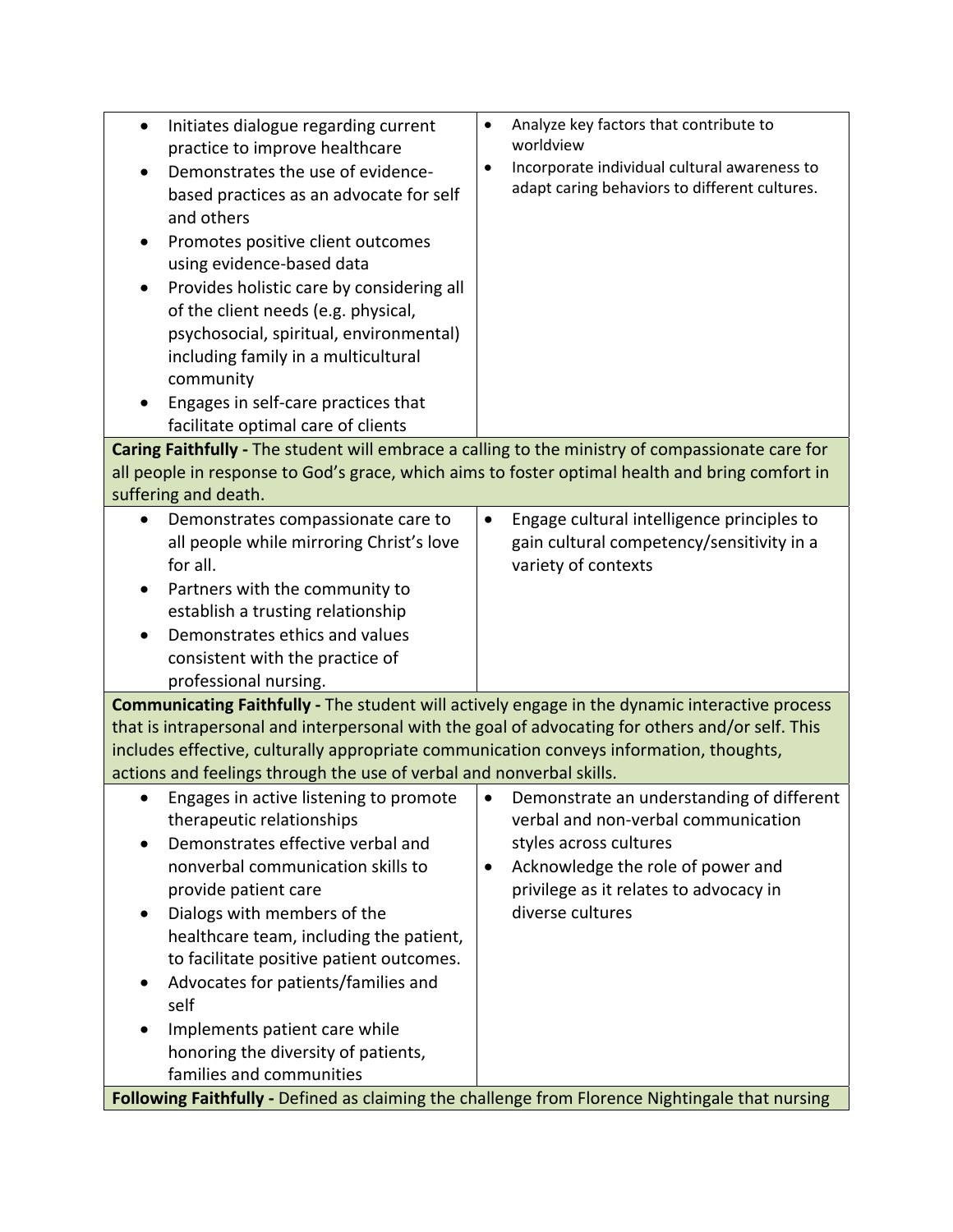is a "divine imposed duty of ordinary work." The nursing student will integrate the ordinary work by complying with and adhering to regulatory and professional standards (e.g. ANA Code of Ethics, the California Board of Registered Nursing, Scope of Nursing Practice, SON Handbook). This includes taking responsibility, being accountable for all actions and treating others with respect and dignity.

| $\bullet$ | Engages in a professional practice       | Incorporate an individual's worldview as a |
|-----------|------------------------------------------|--------------------------------------------|
|           | environment that promotes nursing        | component of ethical and moral care of     |
|           | excellence                               | others.                                    |
| $\bullet$ | Provides patient care within the         | Develop an appreciation for personal and   |
|           | boundaries designated by regulatory      | professional boundaries as defined by      |
|           | agencies, professional practices and     | culture.                                   |
|           | ethical standards of a Christian nurse   |                                            |
| $\bullet$ | Avails self of learning opportunities to |                                            |
|           | cultivate the life-long learning process |                                            |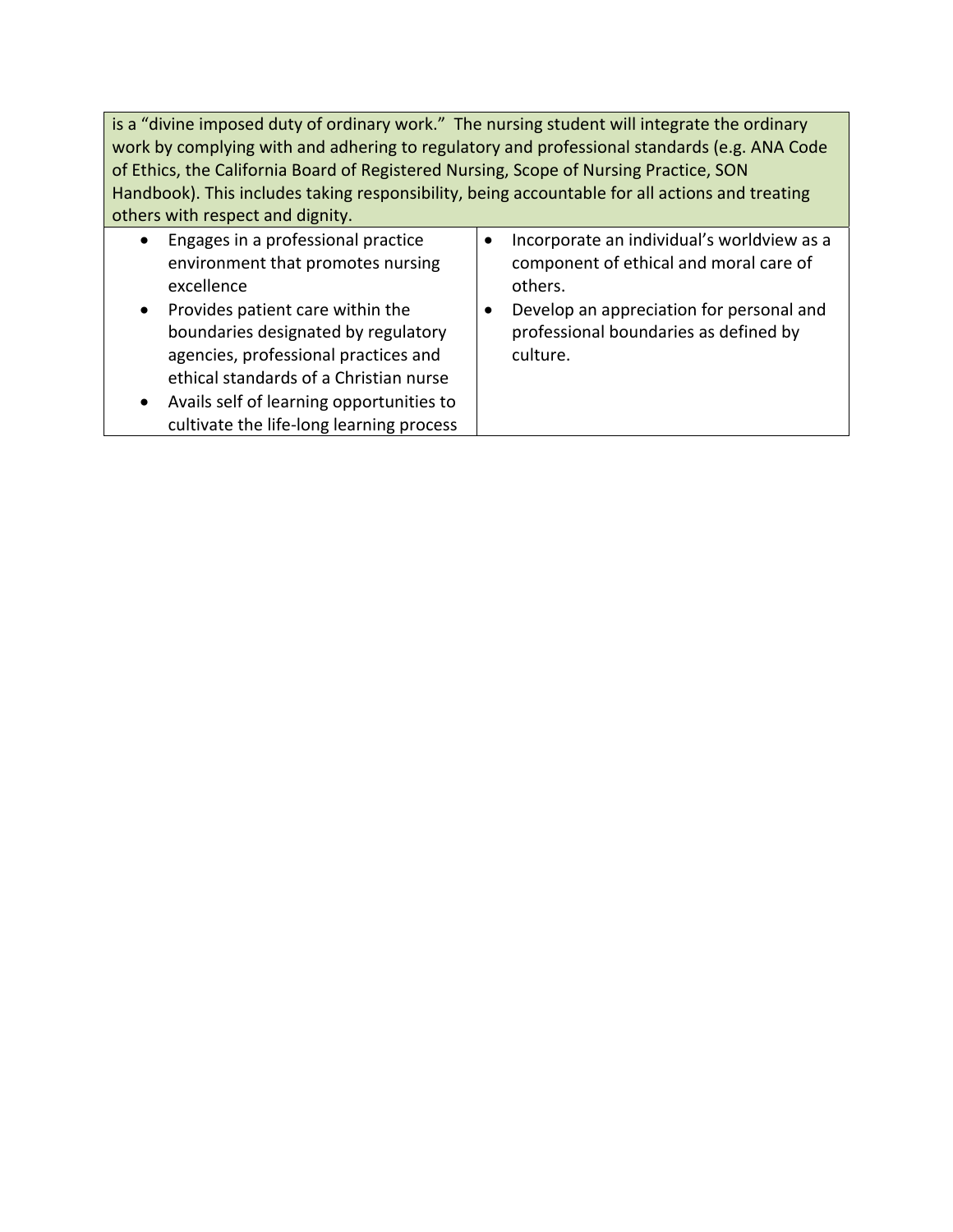Leading Faithfully - The student will incorporate a foundational relationship with Christ and others and embrace a willingness to serve others in the midst of life circumstances (e.g., illness, injustice, poverty). The student will role-model the need for "Sabbath Rest" as a means of personal renewal, and true care of the self, so that service to others is optimally achieved. The student will incorporate the characteristics of a servant leader including: humility, courage, forgiveness, discernment.

| $\bullet$ | Provides graceful service through<br>compassionate responses to others'<br>needs            | Apply the concepts of power and privilege<br>to the humble service of others. |
|-----------|---------------------------------------------------------------------------------------------|-------------------------------------------------------------------------------|
| $\bullet$ | Demonstrates the principles of a<br>servant leader as a reflection of Christ's<br>love.     |                                                                               |
| $\bullet$ | Exhibits patient advocacy that reflects<br>sensitivity to diversity in a holistic<br>manner |                                                                               |

# **COURSE CREDIT HOUR INFORMATION**

In the interest of providing sufficient time to accomplish the stated Course Learning Outcomes, this class meets the PLNU credit hour policy for a 2-unit class delivered over 15 weeks. Specific details about how the class meets the credit hour requirement can be provided upon request.

### **COURSE CONTENT OUTLINE (TOPIC OUTLINE) – see Canvas for specific reading and assignments**

| Class<br>Date     | Topic                                                                                      | Reading Assignments -<br>For this class | Assignment - Due<br>before class p.   |
|-------------------|--------------------------------------------------------------------------------------------|-----------------------------------------|---------------------------------------|
| Jan <sub>10</sub> | Introduction                                                                               |                                         |                                       |
| Jan $17$          | <b>Cross Cultural Simulation</b>                                                           |                                         | Cultural Venn Diagram                 |
|                   |                                                                                            |                                         | Reflection 1 - Venn<br>Diagram        |
| Jan $24$          | Dimensions of Culture 1                                                                    | WHH -Intro - Ch. 1                      | Reflection 2                          |
|                   |                                                                                            | VerBeek, 2006                           |                                       |
|                   |                                                                                            | Linhart, 2006                           |                                       |
| Jan $31$          | Dimensions of Culture 2                                                                    | WHH - Ch. 2-3                           | Reflection 3 – Cultural<br>Dimensions |
| Feb 7             | <b>Foundational Concepts of</b><br>Helping without Hurting &<br><b>Poverty Alleviation</b> | WHH Ch,4                                | Reflection 4 – Cultural<br>Dimensions |
| Feb 14            | <b>Healthcare Across</b>                                                                   | Posted in Canvas                        | Reflection 5 - When                   |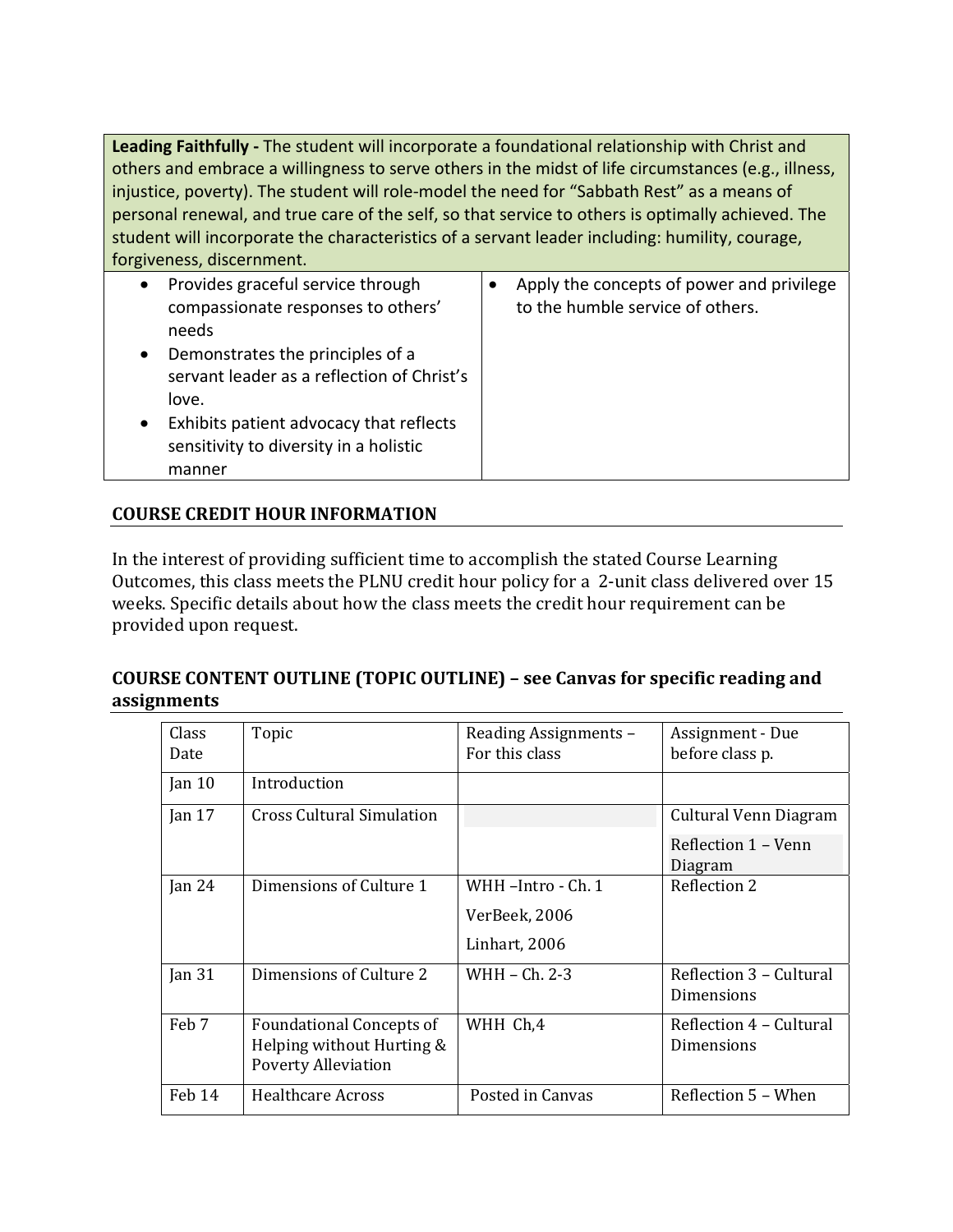|                            | Cultures                                                  |                                       | Helping Hurts &<br><b>Poverty Elimination</b>                         |
|----------------------------|-----------------------------------------------------------|---------------------------------------|-----------------------------------------------------------------------|
| Feb 21                     | <b>Cross Cultural Field Trip</b>                          | Meet Offsite - Location<br><b>TBD</b> | Reflection 6 -<br><b>Healthcare Across</b><br>Cultures                |
| Feb <sub>28</sub>          | <b>Asset-Based Community</b><br>Development               | WHH - CH5 - 6                         | Reflection 7 - Cross<br>Cultural Field Trip                           |
| Mar 7                      | <b>SPRING BREAK - NO</b><br>CLASS!                        |                                       |                                                                       |
| Mar 14                     | <b>Cultural Communication</b><br>Bargaining & Negotiation | WHH CH. 9                             | Reflection 8 - ABCD                                                   |
| Mar 21                     | Serving Across Cultures in<br>the US                      | $WHH - Ch. 8$                         | <b>Implicit Association</b><br>Reflection 9 - Implicit<br>Association |
| Mar 28                     | <b>Developmental Missions</b>                             | WHH - CH 9Guest<br>Speaker            | Reflection 10 -<br>Cultural Differences in<br><b>USA</b>              |
| April 4                    | Power & Privilege                                         | WHH - Ch. 10                          | Reflection 11 -<br>Developmental<br><b>Missions</b>                   |
| April 11                   | <b>Cross Cultural Experience</b><br>(no class)            | <b>WHH - CH 11</b>                    | Reflection 12 - Power<br>and Privilege                                |
| April 18                   | <b>EASTER BREAK - NO CLASS!</b>                           |                                       |                                                                       |
| April 25                   | Cross Cultural share-out                                  | WHH Final Word &<br>Appendix          | Reflection 13 - Cross<br><b>Cultural Experience</b>                   |
|                            |                                                           |                                       | <b>Country Brief</b><br>Assignment                                    |
| May 2,<br>$7:30 -$<br>10PM | <b>Final Reflections</b>                                  |                                       | <b>Final Course Reflection</b>                                        |

#### **REFLECTION PAPERS**

One of the key characteristics of developing a cultural mindset is metacognition, or "thinking about thinking". Each week, this course will have an assigned reflection paper in which students will develop this skill with regard to what they are learning about culture, service, and nursing. These assignments are designed to be personal, there are no right or wrong answers. They will be graded on how well students integrate readings, classroom experiences, and personal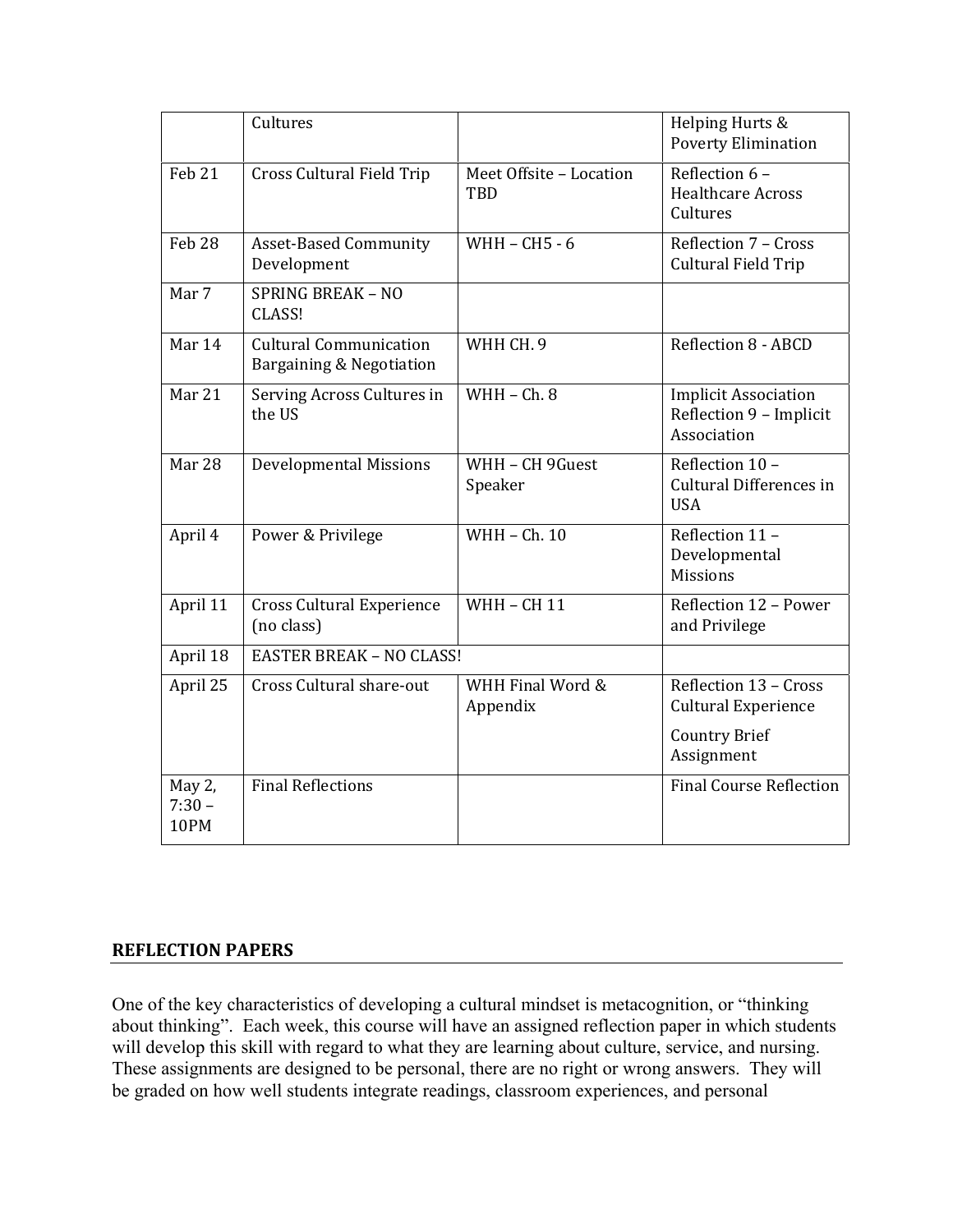experience and the integration of what the effects of these facts has, had, will have, or could affect their thinking and practice.

A reflection paper should be clearly organized, with an introduction, body and conclusion. It should contain evidence of deep thought (hence the term reflection) about the prompt and it's implication on your life.

These papers should be prepared in APA format, although a title page and abstract are not required, literature citations should be used for any sources and thoughts that are not your own. Headings are not required but suggested, as they make both composition and reading simpler. For some more tips about writing a reflection paper, you can refer to this document from Trent University https://www.trentu.ca/academicskills/documents/ReflectiveWriting.pdf

### **LEARNING STRATEGIES**

Lecture, experiential learning, discussion, written reflection, reading

# **ATTENDANCE AND PARTICIPATION**

Regular and punctual attendance at all classes is considered essential to optimum academic achievement. If the student is absent from more than 10 percent of class meetings, the faculty member has the option of filing a written report which may result in de-enrollment. If the absences exceed 20 percent, the student may be de-enrolled without notice. If the date of de-enrollment is past the last date to withdraw from a class, the student will be assigned a grade of W or WF consistent with university policy in the grading section of the catalog. See **Academic Policies** in the undergrad student catalog.

# **INCOMPLETE AND LATE ASSIGNMENTS**

All assignments are to be submitted as specified by faculty, including assignments posted in *Canvas*. Life happens. If it does, please communicate with us early and often. Assignments that are turned in late without prior communication OR approval from faculty will have a full 10% deducted from the possible point total for each day (0‐24 hours) late. All assignments are to be submitted as specified by faculty (via email or paper copy), including assignments completed in Eclass.

# **ACADEMIC DISHONESTY**

Students should demonstrate academic honesty by doing original work and by giving appropriate credit to the ideas of others. As explained in the university catalog, academic dishonesty is the act of presenting information, ideas, and/or concepts as one's own when in reality they are the results of another person's creativity and effort. Violations of university academic honesty include cheating, plagiarism, falsification, aiding the academic dishonesty of others, or malicious misuse of university resources. A faculty member who believes a situation involving academic dishonesty has been detected may assign a failing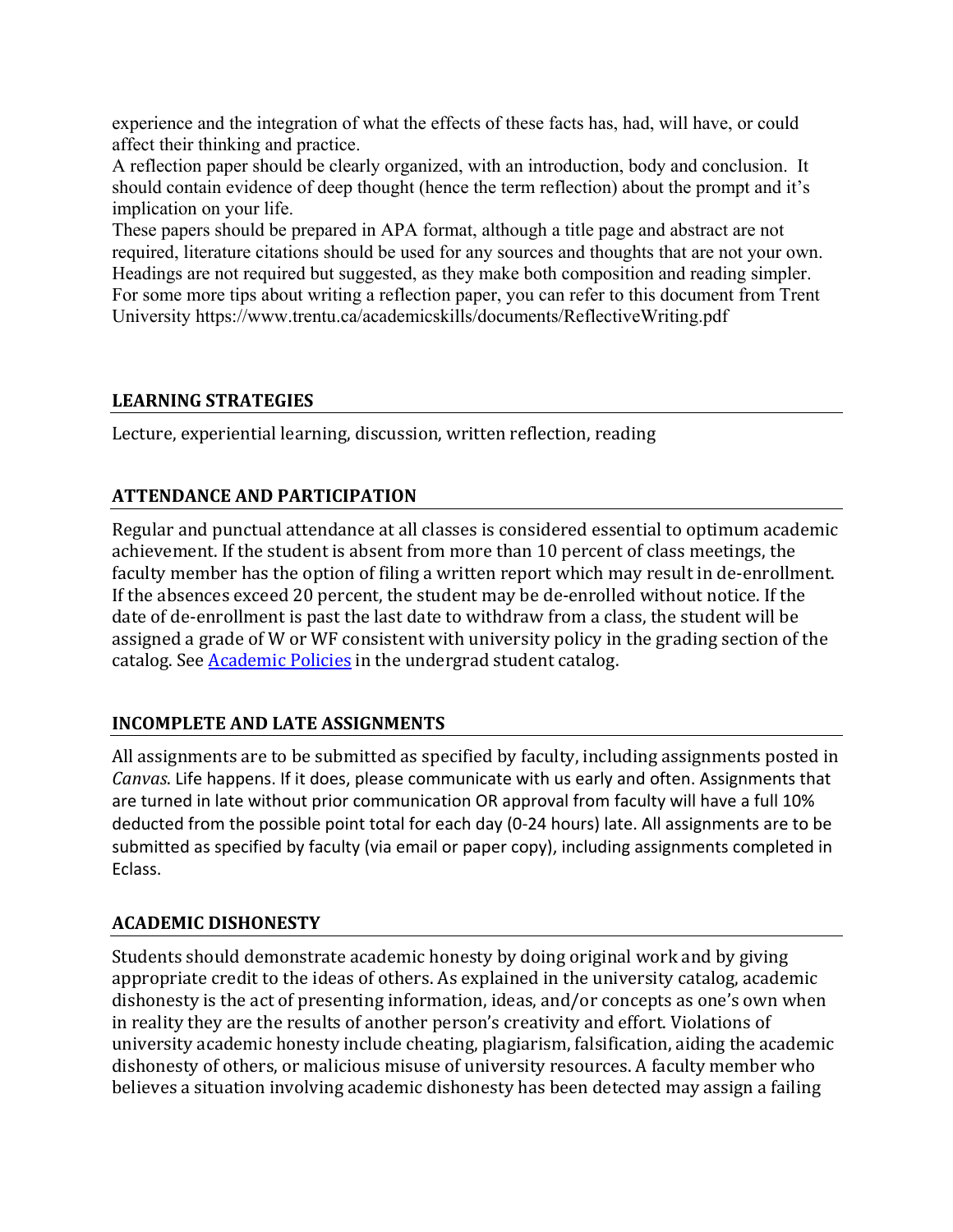grade for a) that particular assignment or examination, and/or  $b$ ) the course following the procedure in the university catalog. Students may appeal also using the procedure in the university catalog. See **Academic Policies** for further information.

## **ACADEMIC ACCOMMODATIONS**

While all students are expected to meet the minimum academic standards for completion of this course as established by the instructor, students with disabilities may request academic accommodations. At Point Loma Nazarene University, students must request that academic accommodations by filing documentation with the Disability Resource Center (DRC), located in the Bond Academic Center. Once the student files documentation, the Disability Resource Center will contact the student's instructors and provide written recommendations for reasonable and appropriate accommodations to meet the individual needs of the student. See Academic Policies in the undergrad student catalog.

### **FERPA POLICY**

In compliance with federal law, neither PLNU student ID nor social security number should be used in publicly posted grades or returned sets of assignments without student written permission. This class will meet the federal requirements by posting all grades in the student's Canvas account. Also in compliance with FERPA, you will be the only person given information about your progress in this class unless you have designated others to receive it in the "Information Release" section of the student portal. See Policy Statements in the undergrad student catalog.

### **EXAMINATION POLICY**

This class has no examinations.

### **USE OF TECHNOLOGY**

Point Loma Nazarene University encourages the use of technology for learning, communication, and collaboration. The use of technology during class will be determined at the discretion of the faculty. In this particular environment, the use of technology during class will detract from learning and will affect participation points. Hence, technology should not be used in the classroom.

### **SCHOOL OF NURSING ‐ PROFESSIONAL STANDARDS**

Students are required to adhere to professional standards while students at PLNU. The nursing department had developed these standards to provide clarification of expected professional behaviors.

- Presenting yourself professionally in interactions with all persons
- Behaving with honesty and ethics
- Respectful communication techniques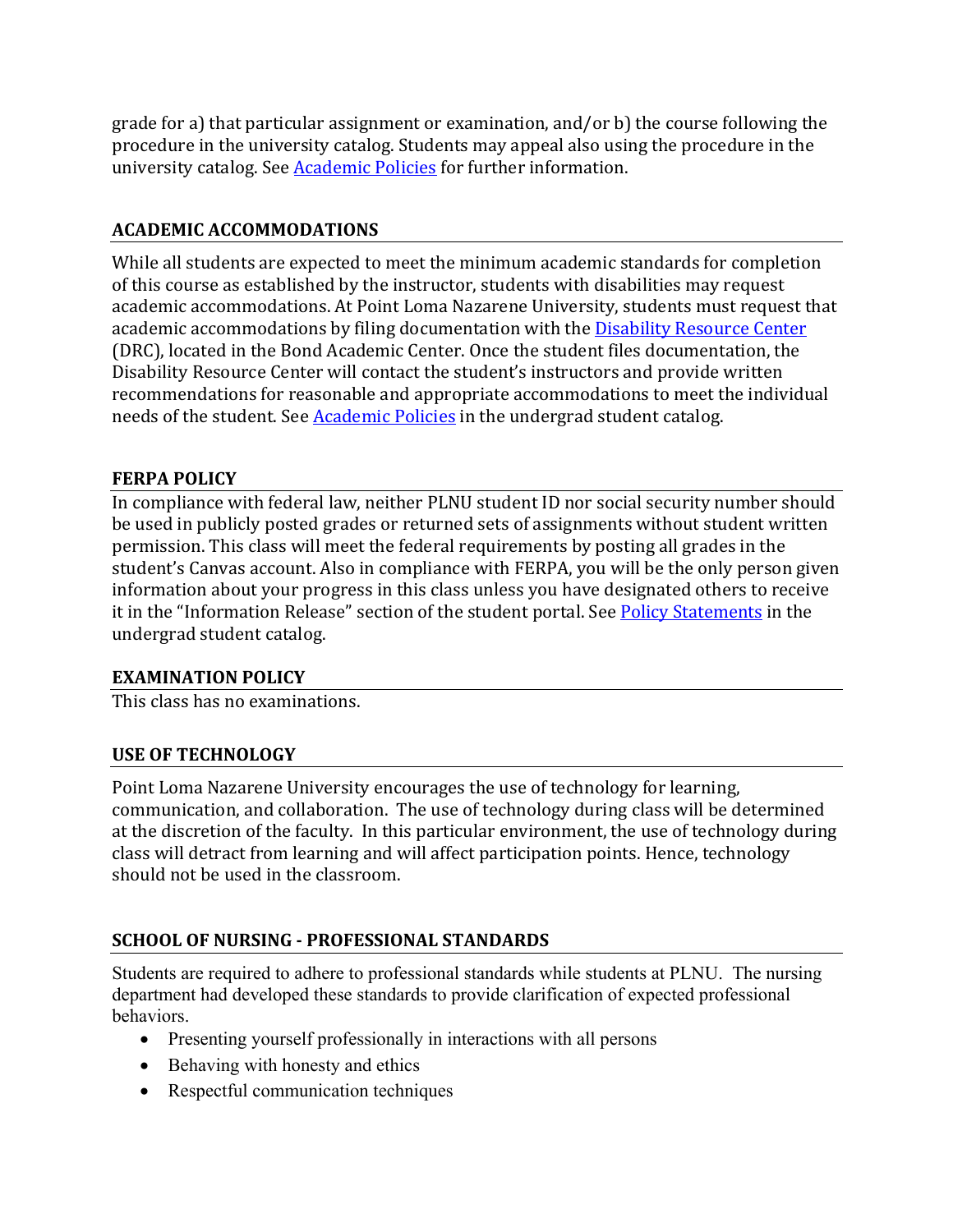- Being proactive versus reactive
- Accepting accountability for one's own actions
- Being prepared and punctual
- Social networking sites are a great way to connect with many others. These sites can be used to your disadvantage and all persons are advised to employ professional standards on these sites. A general rule would be if what you have posted does not enhance your professional image then it probably needs to be reviewed.
- The use of Laptops, cell phones and other electronic devices is at the discretion of the course instructor. Generally, it is considered inappropriate to use any device for alternate uses not related to the class being taught. Cell phones should be kept on vibrate or silent during class times unless arrangements have previously been made.
- Speaking negatively, relating stories or presenting a biased viewpoint about any class, instructor or other student that is not supportive of the individual involved and can be perceived as incivility. Disagreements are a part of life- but should be worked through in a private manner. Questioning the integrity of a persons' character is disrespectful. Each person is responsible and accountable for their words and actions.
- Plagiarism or cheating in any class as a pre-nursing or nursing major will have consequences within the School of Nursing. Disciplinary action will be at the discretion of the instructor, the guidance of the Dean of the School of Nursing, and SON handbook and may include assignment/class failure and possible dismissal from the program.

#### **GRADING POLICIES**

• **Grading Scale** to be used for all exams and final course grades:

| 93-100%     | Ξ   | А    |
|-------------|-----|------|
| $90 - 92%$  | $=$ | A-   |
| $87 - 89%$  | $=$ | B+   |
| $84 - 86%$  | =   | B    |
| $81 - 83%$  | $=$ | B-   |
| $78 - 80%$  | $=$ | $C+$ |
| $75 - 77\%$ | =   | C    |
| $73 - 74%$  | =   | $C-$ |
| 71 – 72%    | $=$ | D+   |
| $68 - 70%$  | $=$ | D    |
| Below 68%   | $=$ | F    |
|             |     |      |

• The Professor of Record has the authority to determine the schedule and rescheduling of examinations

#### **COURSE‐SPECIFIC POLICIES**

• Participation is a key component of this course. Students should make every effort to attend class.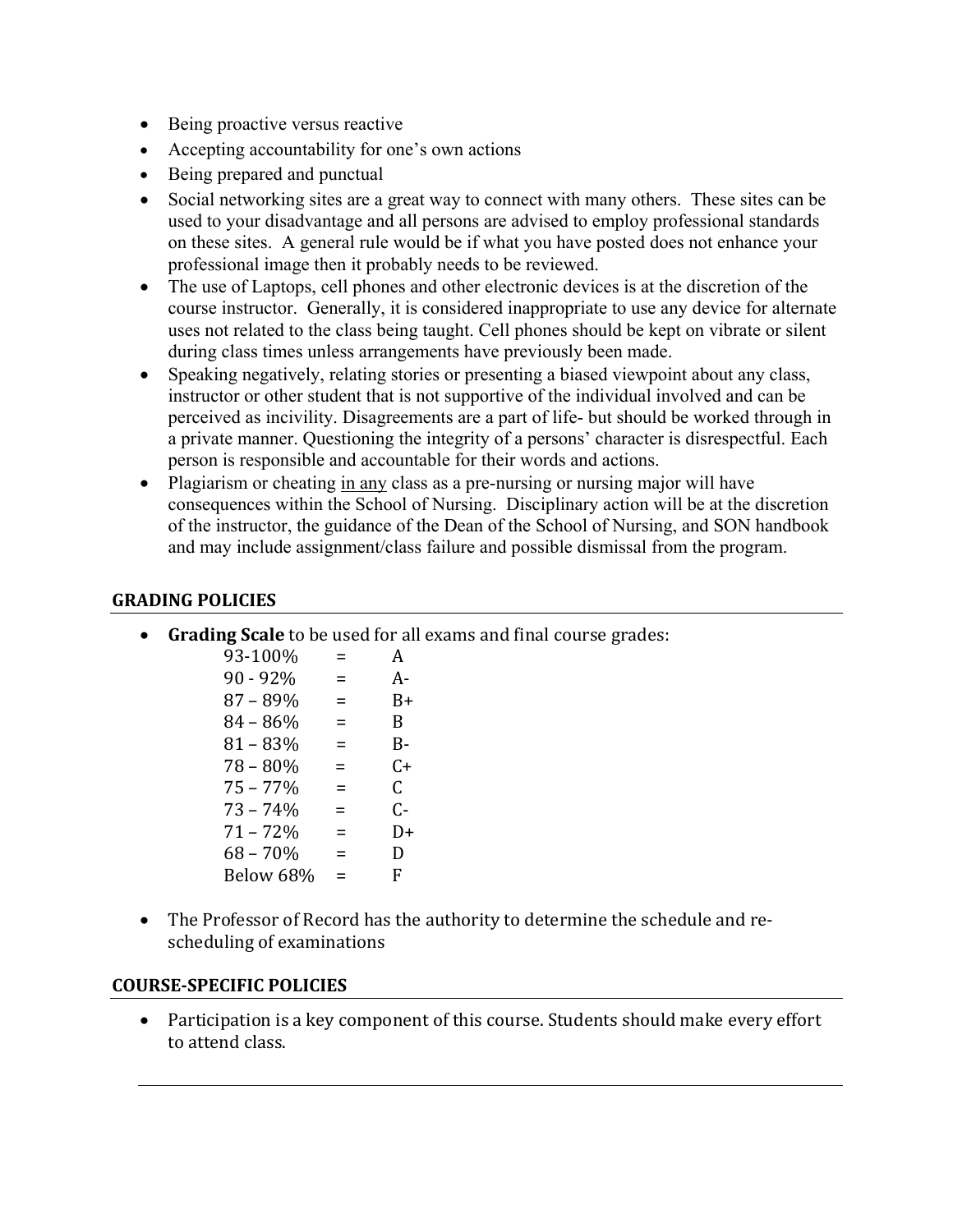• Keep an open mind. An exploration of cultures and cultural practices will be novel, may be uncomfortable and may be offensive. This class is not a place to judge these practices as right or wrong but a place to understand the value systems of various cultures.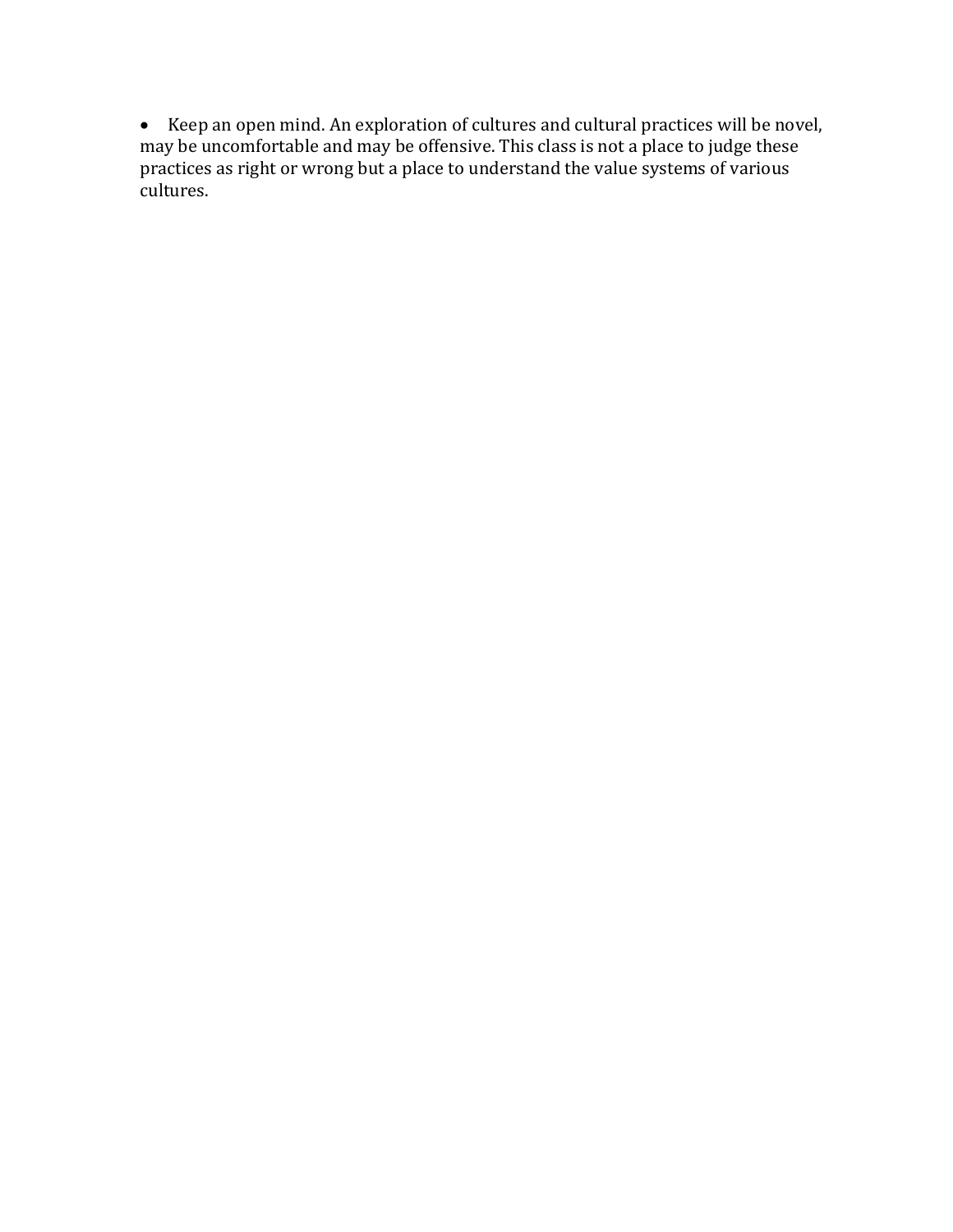## **METHODS OF ASSESSMENT & EVALUATION**

#### **Exams:** None

## **Assignments:**

| Reflection Papers (12)                                  | 150 |
|---------------------------------------------------------|-----|
| Cross Culture Supermarket Reflection - Reflection<br>13 | 50  |
| Travel Brief Paper & Presentation                       | 100 |
| <b>Final Course Reflection</b>                          | 50  |
| Class Participation/Attendance                          | 150 |
| <b>Total Points</b>                                     | 500 |

# **REQUIRED TEXTS & RECOMMENDED STUDY RESOURCES**

Corbett, S. & Fickert, B. (2014). When helping hurts: How to alleviate poverty without

hurting the poor and yourself. Moody Publishers: Chicago.

Selected articles posted on Canvas.